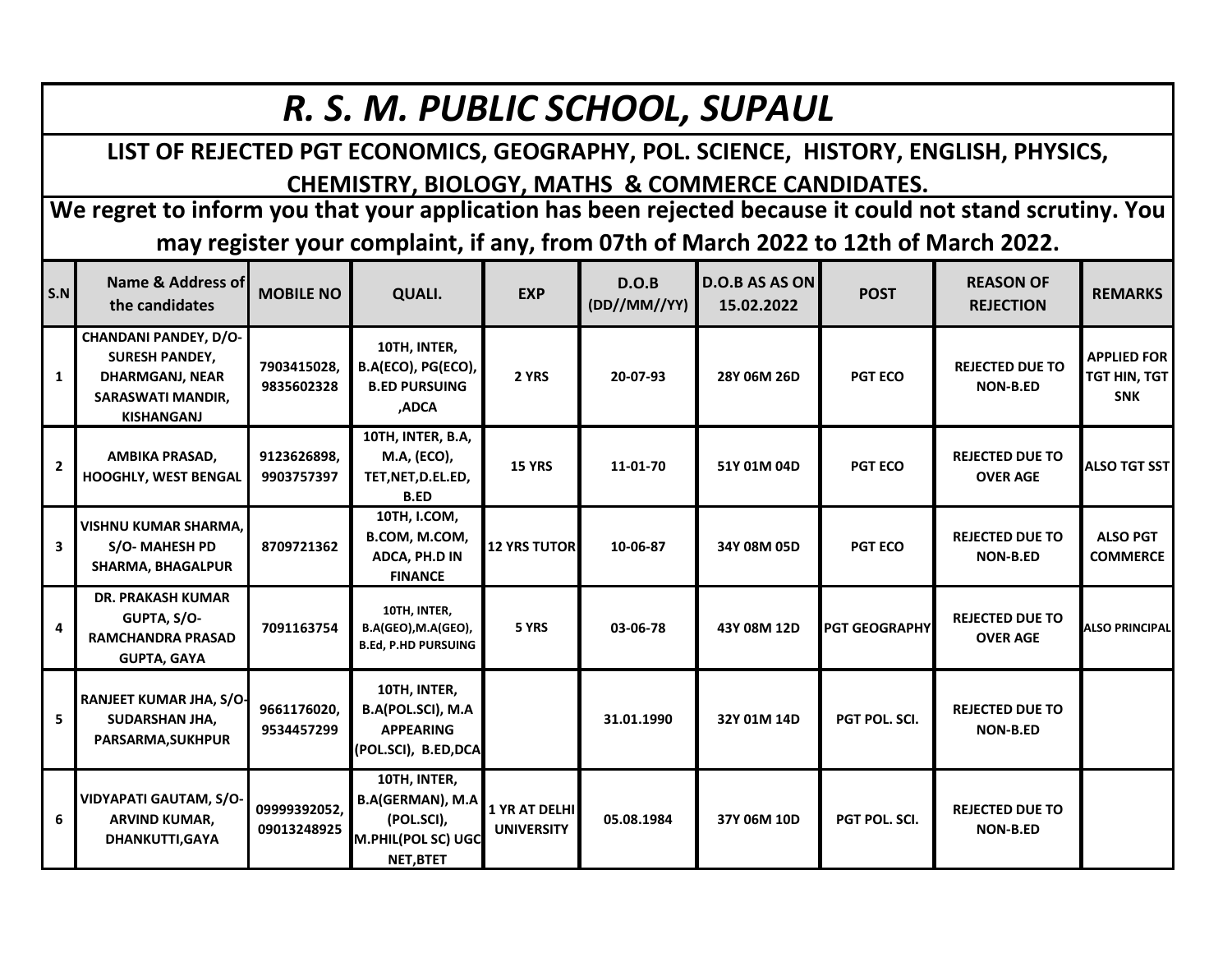| S.N                     | Name & Address of<br>the candidates                                                                                              | <b>MOBILE NO</b>          | <b>QUALI.</b>                                                        | <b>EXP</b>                | D.O.B<br>(DD//MM//YY)                       | <b>D.O.B AS AS ON</b><br>15.02.2022 | <b>POST</b>          | <b>REASON OF</b><br><b>REJECTION</b>              | <b>REMARKS</b>                                        |
|-------------------------|----------------------------------------------------------------------------------------------------------------------------------|---------------------------|----------------------------------------------------------------------|---------------------------|---------------------------------------------|-------------------------------------|----------------------|---------------------------------------------------|-------------------------------------------------------|
| $\overline{\mathbf{z}}$ | NILESH ROY, S/O- ANJANI<br>ROY, AMLA TOLA,<br><b>MADHUBANI BAZAR,</b><br><b>PURNEA-854301</b>                                    | 9911015538                | 10TH, INTER,<br>B.A(POL.SCI),<br>M.A(POL.SCI), B.ED                  |                           | 10.10.1995                                  | 26Y 04M 05D                         | <b>PGT POL. SCI.</b> | <b>SHIFT ANOTHER JOB</b>                          |                                                       |
| 8                       | <b>ANAND ROSHAN, S/O-</b><br><b>BHARAT LAL PODDAR,</b>                                                                           | 9508171127                | 10TH, I.SC,<br>B.A(POL.SCI),                                         | 5 YRS<br><b>COACHING</b>  | 09.09.1997                                  | 24Y 05M 06D                         | <b>PGT POL. SCI.</b> | <b>REJECTED DUE TO</b><br><b>NON-B.ED</b>         |                                                       |
| 9                       | SARVJEET SINGH, S/O-<br><b>AJAIBSINGH, AT-</b><br><b>ARYAVIHAR, BLOCK</b><br><b>COLONY HATATOTA,</b><br><b>TALCHER. UDISHA</b>   | 9778427871,<br>8984671771 | 10TH, INTER,<br><b>B.A(ENG.),</b><br>M.A(ENG.), B.ED,<br><b>CTET</b> |                           | 23.11.1981                                  | 40Y 02M 23D                         | <b>PGT ENG</b>       | <b>REJECTED DUE TO</b><br><b>OVER AGE FOR PGT</b> |                                                       |
| 10                      | <b>KRISHNENDU MONDAL,</b><br><b>S/O- AMALENDU</b><br>MONDAL, AT- BARBERIA,<br>PO-FATEPUR, PS-FALTA,<br>SOUTH 24 PARGANAS,<br>W.B | 9614748662                | 10TH, INTER,<br><b>B.A(ENG.),</b><br><b>M.A(ENG.),</b>               |                           | 17.08.1993                                  | 28Y 05M 29D                         | <b>PGT ENG</b>       | <b>REJECTED DUE TO</b><br><b>NON B.ED</b>         | <b>NON B.ED</b>                                       |
| 11                      | <b>GANGA KUMARI, S/O-</b><br><b>DILIP KUMAR SAHU,</b><br>AT+PO- SUPAUL, WARD<br>NO-12, THANA ROAD,<br><b>SUPAUL</b>              | 6201573961                | 10TH, INTER,<br><b>B.A(ENG.),</b><br>M.A(ENG.)                       |                           | 04.02.1998                                  | 24Y 00M 11D                         | <b>PGT ENG</b>       | <b>REJECTED DUE TO</b><br><b>NON-B.ED</b>         |                                                       |
| 12                      | DEBASISH MANNA, S/O- --<br>-----------------, AT-<br><b>KOLKATA, WB</b>                                                          | 7541022145                | 10TH, INTER,<br><b>B.A(ENG.),</b><br>M.A(ENG.), B.ED,<br><b>CTET</b> |                           | 18.10.1988                                  | 33Y 03M 28D                         | <b>PGT ENG</b>       | <b>REJECTED DUE TO</b><br><b>BELOW 50% MARKS</b>  |                                                       |
| 13                      | <b>MANOJ KUMAR PANDAY,</b><br>S/O-RAJDEO PANDEY,<br>RACHI, JHARKHAND                                                             | 8877136947,<br>6200191771 | 10TH, INTER,<br>B.A(HIS), M.A(HIS),<br><b>B.Ed</b>                   | <b>10 YRS</b>             | as per telephonic<br>conversation 79<br>age | <b>79 AGE</b>                       | <b>PGT HISTORY</b>   | <b>REJECTED DUE TO</b><br><b>OVER AGE</b>         |                                                       |
| 14                      | <b>ARVIND RAWET, S/0-</b><br>PARMANAND RAWET,<br>LAKHRA,JAMUI                                                                    | 9199079142                | 10TH, INTER,<br><b>B.SC (PHY)</b><br>M.SC(PHY), B.Ed                 | 26YRS<br><b>PRINCIPAL</b> | 24-01-61                                    | 61Y 00M 22D                         | <b>PGT PHY</b>       | <b>REJECTED DUE TO</b><br><b>OVER AGE</b>         | <b>ALSO</b><br><b>APPLIED FOR</b><br><b>PRINCIPAL</b> |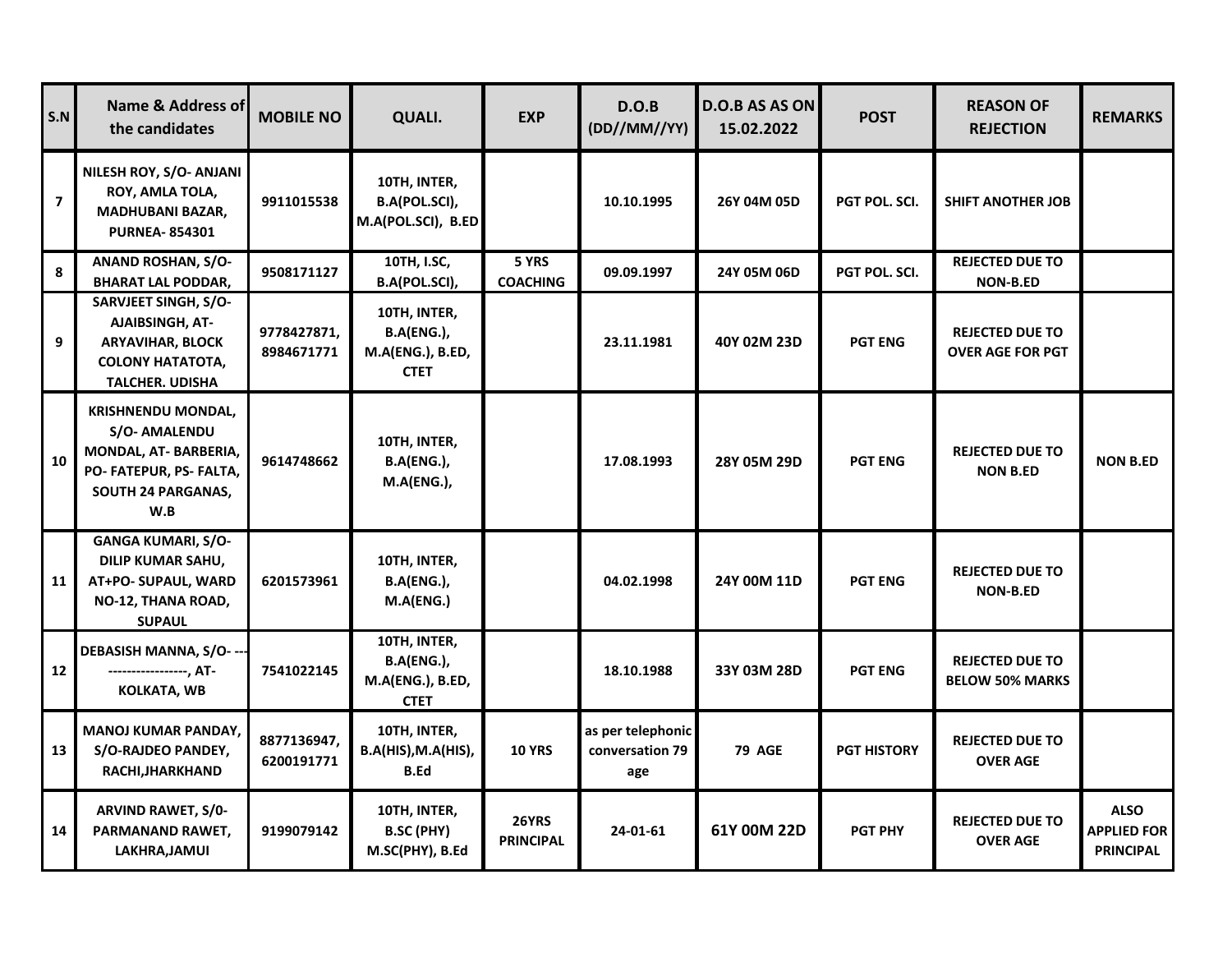| S.N | Name & Address of<br>the candidates                                                                  | <b>MOBILE NO</b> | <b>QUALI.</b>                                                                        | <b>EXP</b>                  | D.O.B<br>(DD//MM//YY) | <b>D.O.B AS AS ON</b><br>15.02.2022 | <b>POST</b>     | <b>REASON OF</b><br><b>REJECTION</b>      | <b>REMARKS</b>                                         |
|-----|------------------------------------------------------------------------------------------------------|------------------|--------------------------------------------------------------------------------------|-----------------------------|-----------------------|-------------------------------------|-----------------|-------------------------------------------|--------------------------------------------------------|
| 15  | <b>BHUSHAN KUMAR, S/O-</b><br>HEMANT KUMAR MISHRA,<br><b>MAGHRA, NALANDA</b>                         | 9304710776       | 10TH, INTER,<br>B.E                                                                  |                             |                       |                                     | <b>PGT PHY</b>  | <b>REJECTED DUE TO</b><br><b>NON-B.ED</b> | TGT SCI, PGT<br><b>CHEM</b>                            |
| 16  | <b>BASUDEV JHA, S/O-</b><br>SUBODH JHA,<br><b>KARNPUR, SUPAUL</b>                                    | 8298638025       | 10TH, I.SC, B.SC,<br>M.SC, B.ED                                                      | 1 YR RSM                    | 11.07.1981            | 40Y 07M 04D                         | <b>PGT PHY</b>  | <b>REJECTED DUE TO</b><br><b>OVER AGE</b> | TGT MATHS,<br><b>SCIENCE, PGT</b><br><b>CHEM MATHS</b> |
| 17  | <b>MANOJ KUMAR JHA, S/O-</b><br><b>BISHESH NATH JHA,</b><br><b>STATION ROAD,</b><br><b>MADHEPURA</b> | 9931740599       | 10TH, I.SC, B.SC,<br>M.SC, (PHY)<br><b>B.ED,DCA</b>                                  | <b>12 YRS</b>               | 05.02.1966            | 56Y 00M 10D                         | <b>PGT PHY</b>  | <b>REJECTED DUE TO</b><br><b>OVER AGE</b> |                                                        |
| 18  | SAIKAT PANJA, S/O-PIRU<br>PANJA, PASCHIM<br><b>BARDHAMAN, WEST</b><br><b>BENGAL</b>                  | 9475744822       | 10TH, I.SC,<br>B.SC(CHEM.), M.SC,<br><b>DIPLOMA IT</b>                               |                             | 02.10.1998            | 23Y 04M 13D                         | <b>PGT CHEM</b> | <b>REJECTED DUE TO</b><br><b>NON-B.ED</b> |                                                        |
| 19  | <b>BHUSHAN KUMAR, S/O-</b><br><b>HEMANT KUMAR MISHRA,</b><br><b>MAGHRA, NALANDA</b>                  | 9304710776       | 10TH, INTER, B.E                                                                     |                             |                       |                                     | <b>PGT CHEM</b> | <b>REJECTED DUE TO</b><br><b>NON-B.ED</b> | TGT SCI, PGT<br><b>PHY</b>                             |
| 20  | <b>BASUDEV JHA, S/O-</b><br>SUBODH JHA,<br><b>KARNPUR, SUPAUL</b>                                    | 8298638025       | 10TH, I.SC, B.SC,<br>M.SC, (MATHS) B.ED                                              | 1 YR RSM                    | 11.07.1981            | 40Y 07M 04D                         | <b>PGT CHEM</b> | <b>REJECTED DUE TO</b><br><b>OVER AGE</b> | TGT MATHS,<br><b>SCIENCE, PGT</b><br><b>MATHS PHY</b>  |
| 21  | <b>MANISHA KUMARI,</b><br><b>PURNEA</b>                                                              | 7479667220       | 10TH, I.SC,<br><b>B.SC(BIOTECHNOLOGY)</b><br>M.SC(BIOTECHNOLOGY<br>), B.ED APPEARING | 4 YRS BPS,<br><b>PURNEA</b> |                       |                                     | <b>PGT BIO</b>  | <b>REJECTED DUE TO</b><br><b>NON-B.ED</b> |                                                        |
| 22  | <b>MONIKA DAS, C/O-</b><br><b>ABRIND KUMAR DAS,</b><br>KIRTAN BHAWAN, SUPAUL                         | 9304695444       | 10TH, I.SC, B.SC,<br>M.SC(ZOOLOGY)                                                   |                             | 29.08.1982            | 39Y 05M 17D                         | <b>PGT BIO</b>  | <b>REJECTED DUE TO</b><br><b>NON-B.ED</b> |                                                        |
| 23  | ANURAJ, S/O- DR. VIJAY<br><b>KUMAR SINGH,</b><br><b>MOJAHIDPUR,</b><br><b>BHAGALPUR</b>              | 7004128509       | 10TH, I.SC, B.SC,<br>M.SC(BOTANY),<br><b>B.ED,PAT</b>                                | <b>5 YRS TUITION</b>        | 20.07.1995            | 29Y 06M 26D                         | <b>PGT BIO</b>  | <b>REJECTED DUE TO</b><br><b>NON-B.ED</b> |                                                        |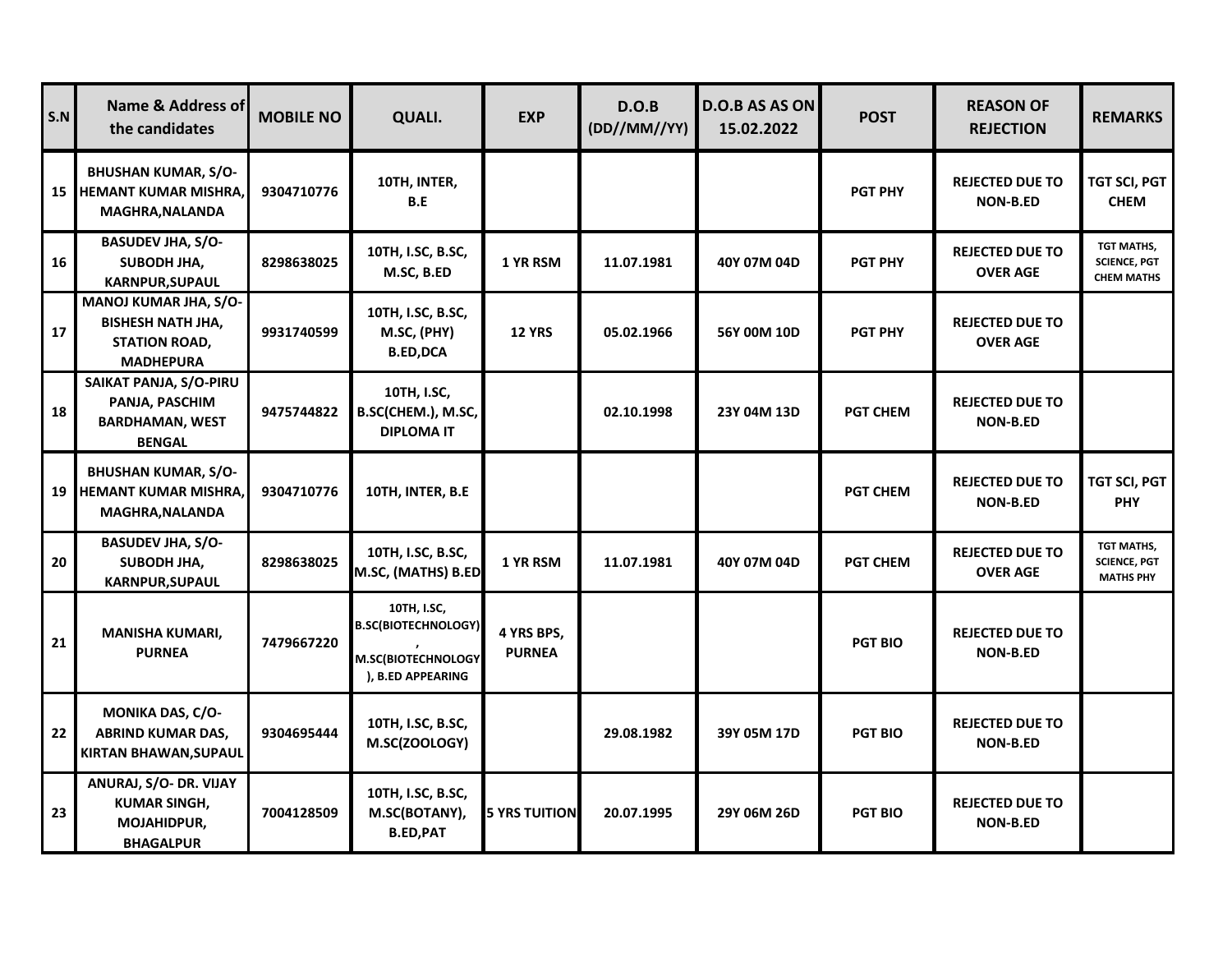| S.N | Name & Address of<br>the candidates                                                                | <b>MOBILE NO</b>          | <b>QUALI.</b>                                                       | <b>EXP</b>                                                         | D.O.B<br>(DD//MM//YY) | D.O.B AS AS ON<br>15.02.2022 | <b>POST</b>         | <b>REASON OF</b><br><b>REJECTION</b>      | <b>REMARKS</b>                                       |
|-----|----------------------------------------------------------------------------------------------------|---------------------------|---------------------------------------------------------------------|--------------------------------------------------------------------|-----------------------|------------------------------|---------------------|-------------------------------------------|------------------------------------------------------|
| 24  | <b>DEEPAK KUMAR, S/O-</b><br><b>BALESHWAR BHARTIYA,</b><br><b>VIDYAPURI, WARD NO-</b><br>2, SUPAUL | 9534790203                | 10TH, I.SC, B.SC,<br>M.SC, (MATHS) B.ED<br><b>APPEARING</b>         |                                                                    | 02.02.1993            | 29Y 00M 13D                  | <b>PGT MATH</b>     | <b>REJECTED DUE TO</b><br><b>NON-B.ED</b> |                                                      |
| 25  | <b>BHASHKAR SAKSENA, S/O-</b><br>UPENDRA SHARMA,<br>AT+PO- HARO, THANA<br><b>BIHPUR, BHAGALPUR</b> | 9039223327,<br>8368021698 | 10TH, I.SC, B.E (E<br>&C), B.ED                                     | 8 YEARS                                                            | 25.10.1985            | 36Y 03M 20D                  | <b>PGT MATH</b>     | <b>REJECTED DUE TO NOT</b><br>PG          | TGT MATH<br><b>ALSO</b>                              |
| 26  | <b>BASUDEV JHA, S/O-</b><br>SUBODH JHA,<br><b>KARNPUR, SUPAUL</b>                                  | 8298638025                | 10TH, I.SC, B.SC,<br>M.SC, (MATHS) B.ED                             | 1 YR RSM                                                           | 11.07.1981            | 40Y 07M 04D                  | <b>PGT MATH</b>     | <b>REJECTED DUE TO</b><br><b>OVER AGE</b> | TGT MATHS,<br><b>SCIENCE, PGT</b><br><b>CHEM PHY</b> |
| 27  | <b>SAGAR KUMAR,</b><br><b>ANANDPURI, PATNA</b>                                                     | 7546988898                | 10TH, I.SC,<br>B.TECH, MBA, MPA                                     | <b>1 YR</b>                                                        | 24.12.1980            | 41Y 01M 22D                  | <b>PGT MATH</b>     | <b>REJECTED DUE TO</b><br><b>NON-B.ED</b> |                                                      |
| 28  | <b>VIKASH SINGH, S/O-</b><br><b>MADAN SINGH,</b><br>DEOGHAR, JHARKHAND                             | 7992460755,<br>8864064145 | 10TH, I.SC, B.SC,<br>M.SC, (MATHS) B.ED<br><b>APPEARING</b>         | 4 YRS IN<br><b>DIFFERENT</b><br><b>DIFFERENT</b><br><b>SCHOOLS</b> | 04.02.1995            | 27Y 00M 11D                  | <b>PGT MATH</b>     | <b>REJECTED DUE TO</b><br><b>NON-B.ED</b> |                                                      |
| 29  | <b>ABHAY OJHA, S/O-</b><br><b>BISHWANATHA OJHA,</b><br><b>KHEMNICHAK, PATNA</b>                    | 9818912710,<br>9718434835 | 10TH, I.SC, B.SC,<br>M.SC, (MATHS) B.ED                             | 17YRS IN<br><b>DIFFERENT</b><br><b>DIFFERENT</b><br><b>SCHOOLS</b> | 20.04.1975            | 46Y 09M 26D                  | <b>PGT MATH</b>     | <b>REJECTED DUE TO</b><br><b>OVER AGE</b> |                                                      |
| 30  | PRIYANK PRASOON, S/O-<br>UMASHANKAR PRASAD,<br><b>KAYASTHA TOLA,</b><br><b>MUZAFFARPUR</b>         | 9470703606.<br>8210548263 | 10TH, I.SC, B.SC,<br><b>B.TECH, DIPLOMA</b><br><b>IN ELECTRICAL</b> |                                                                    | 21.07.1988            | 33Y 06M 25D                  | <b>PGT MATH</b>     | <b>REJECTED DUE TO</b><br><b>NON-B.ED</b> |                                                      |
| 31  | <b>VISHNU KUMAR SHARMA,</b><br>S/O-MAHESH PD<br><b>SHARMA, BHAGALPUR</b>                           | 8709721362                | 10TH, I.COM,<br>B.COM, M.COM,<br>ADCA, PH.D IN<br><b>FINANCE</b>    | <b>12 YRS TUTOR</b>                                                | 10-06-87              | 34Y 08M 05D                  | <b>PGT COMMERCE</b> | <b>REJECTED DUE TO</b><br><b>NON-B.ED</b> | <b>ALSO PGT</b><br><b>ECONOMICS</b>                  |
| 32  | POOJA YADAV, D/O-<br><b>BHUVNESHWAR YADAV,</b><br>BISHANPUR, LAURDH, SUPA<br>UL                    | 9838387813,<br>8009135027 | 10TH, I.COM,<br>B.COM, M.COM,<br><b>CCE</b>                         | 2 YRS                                                              | 27-11-94              | 27Y 02M 19D                  | <b>PGT COMMERCE</b> | <b>REJECTED DUE TO</b><br><b>NON-B.ED</b> |                                                      |